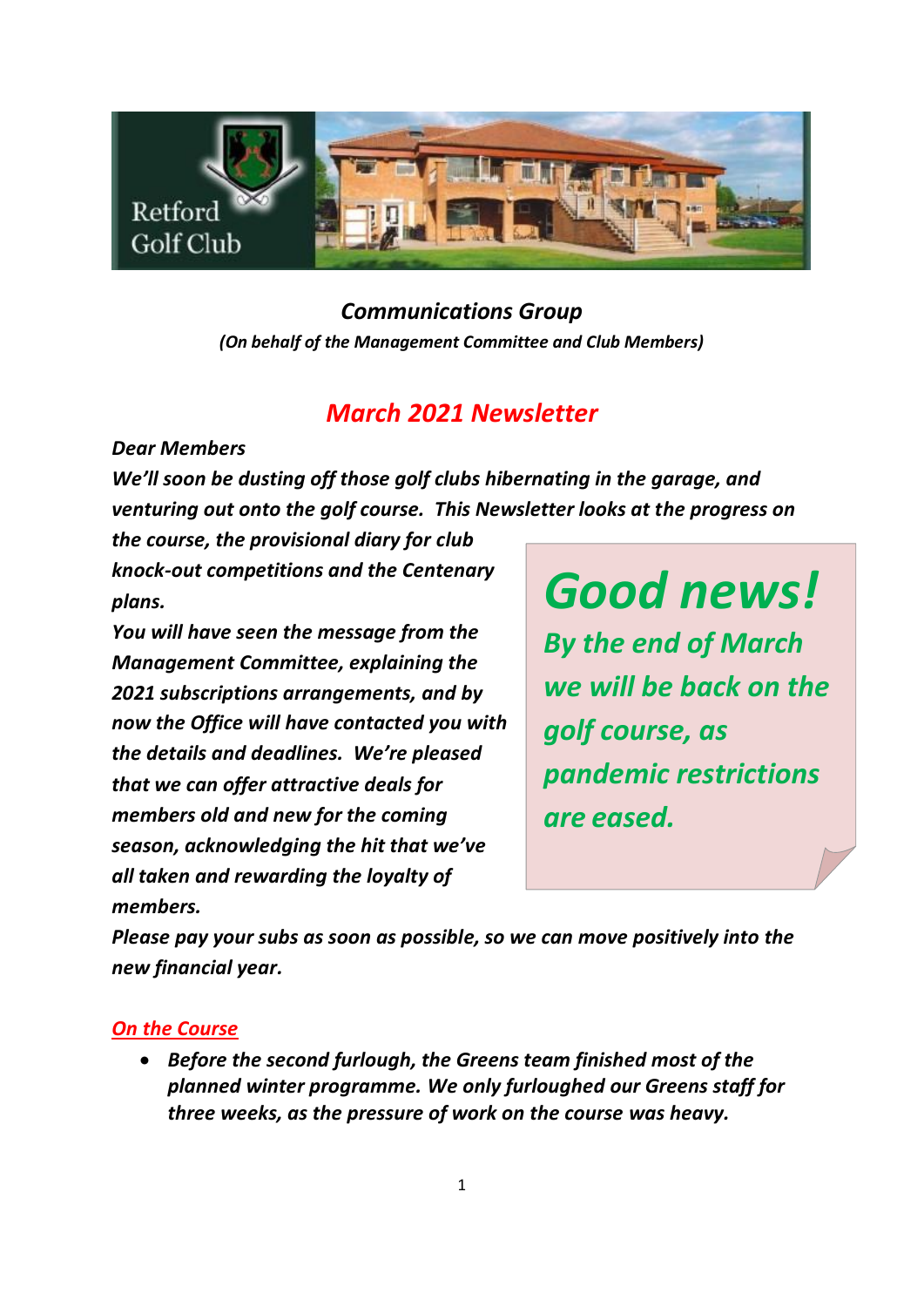- *Irrigation has been extended on approaches to greens, which should improve those approaches and the fringes no end. We have also extended irrigation on the 1st, 2nd and 18th fairways.*
- *The bunker on the 11th has been refurbished and surrounding bare area turfed. The photos below show the dramatic improvement there.*
- *The Greens team returned on Mon 2nd March to prepare the course for re-opening on March 29th.*
- *Much work has been done with the grass seeder to improve the grass cover throughout the playing area of the course.*
- *All greens will be tined and top dressed, tees prepared, and fairways fed and moss treated.*
- *There has been considerable work on the trees, notably to the right of the 1st green, the left of the 12th , and the right of the 17th , to encourage grass growth.*
- *The large oak tree in front of the 4th tee has been pruned to retain its shape but reduce penalty potential.*
- *The rough has been fertilised to encourage growth, so good shots are less likely to be penalised by running down.*
- *The 12 fairway is being re-shaped on the right, to widen and improve play.*
- *We have also taken steps to improve the drainage on 15th and 18th fairways. We have had both fairways treated with 'earthquaker' equipment which creates better drainage up to 800 cm down by the injection of compressed air. We have been lucky in obtaining this treatment at a very reduced rate. Hopefully this will be effective in improving playability. In the longer term it may be necessary to install drainage but this will be a considerably costlier solution.*
- *We are working on signage to reinforce the footpath locations to ensure walkers return to the correct routes.*
- *There is a Greens Twitter feed, where you can get lots of information and photos posted by Carl and his team. Go to #retfordgreens.*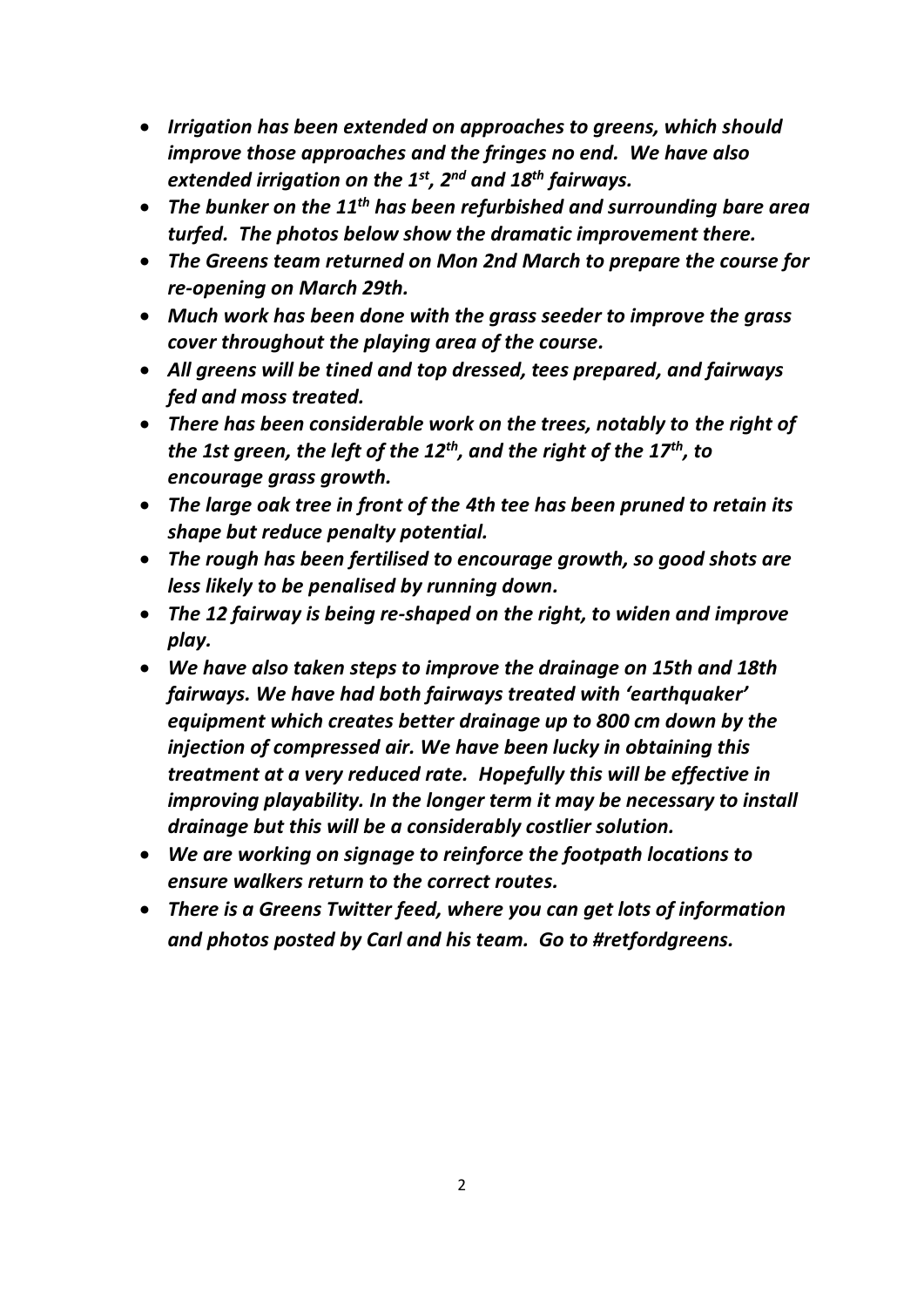*The 11th bunker repaired*







*1 st green tined and sanded New signboard on 1st*

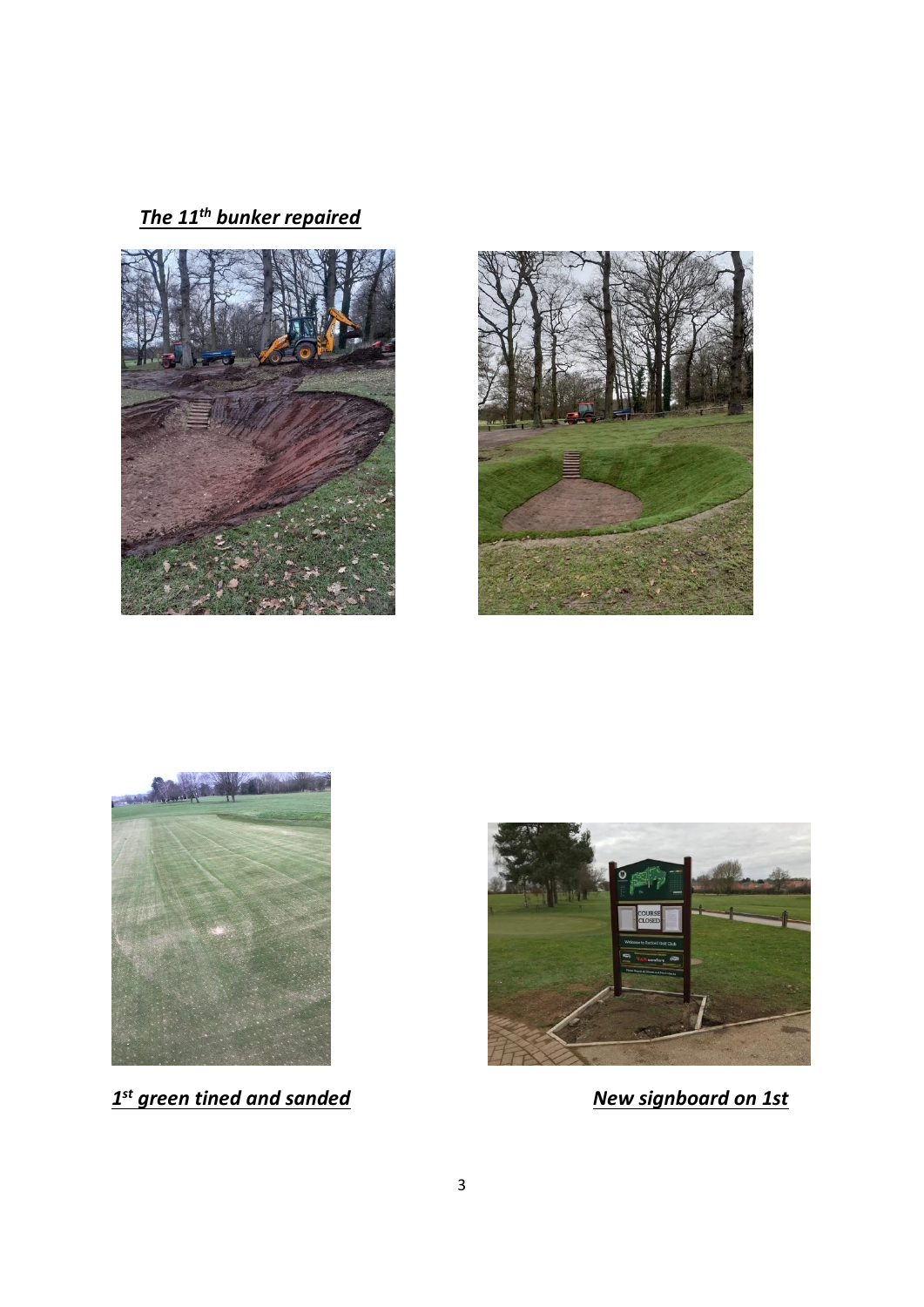



 *Ted's Tor, behind 18th , tidied up, short back and sides*

*The new signboards on each tee should soon be in place, with sponsors names to be allocated by a draw.*

*A lot of hard work, largely voluntary, has been put in to improve the car parking areas, with clearance of shrubbery next to the fencing. Many thanks to those members who have made such a difference to the look of that area.*

#### *Competitions and Bookings*

#### *Tee Bookings*

*The booking system is as before, with bookings 7 days in advance. The first day of play is 29th March, so bookings open at 4pm on 22nd March. 4 balls are permitted, there will be an 8 minutes slot for each tee time, and there will be no restriction on the number of bookings you want to make.*

#### *Competitions for Ladies*

*You will have been contacted already about these. All internal competitions start from 6th April. Please contact Angie Dyer to enter any of the competitions. Ladies' Am-Am is on 23rd April; there are 12 teams already entered for this.*

#### *Competitions for Gents*

*Craig will have contacted you about entries for internal competitions. Here's a summary of the main points.*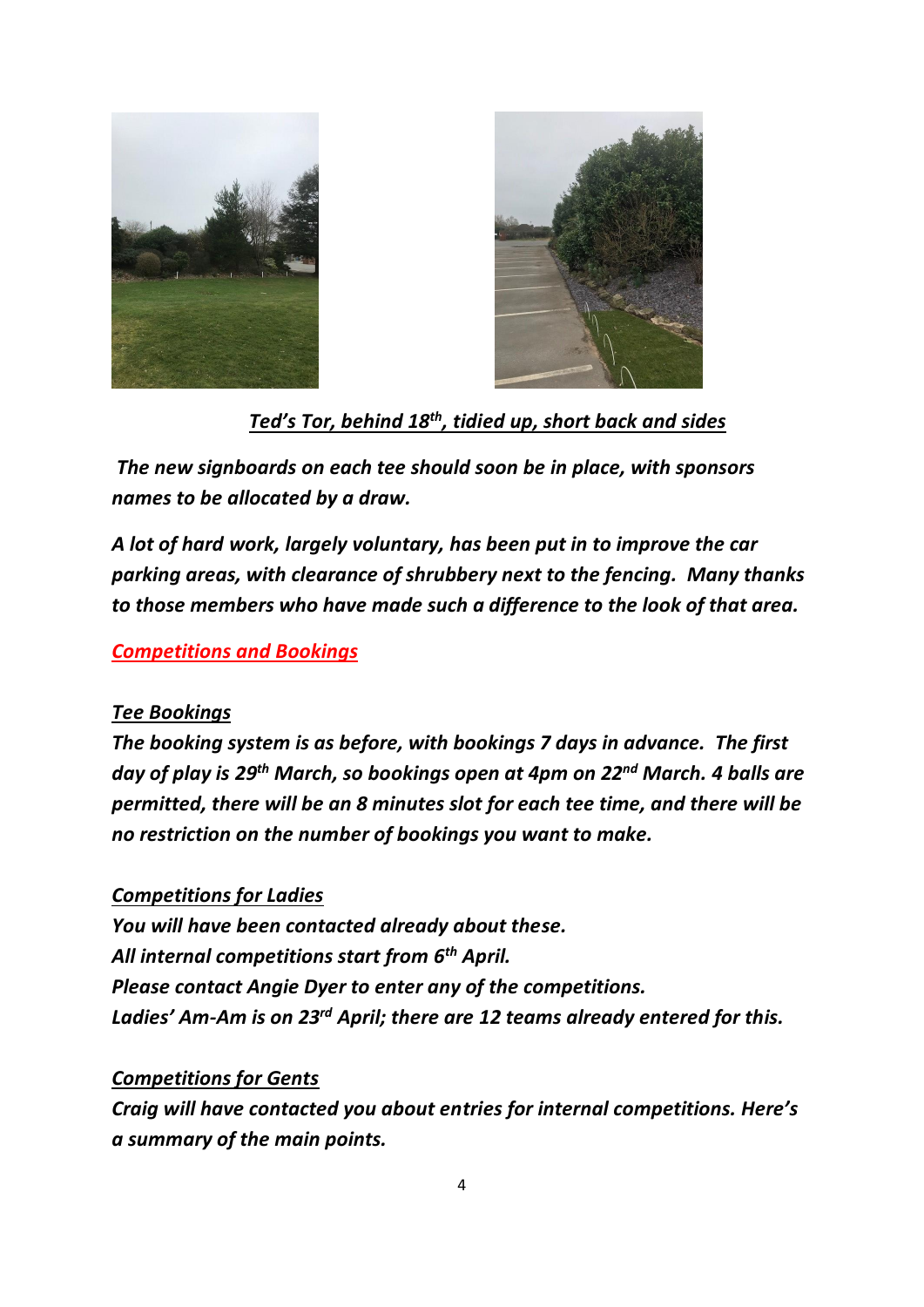- *The club website diary will be up to date showing all club competitions by Sunday 21st March.*
- *The first midweek stableford will be Wednesday 7th April*
- *First Sunday Competition Stableford 1 will be on 11th April*
- *Gents Captain v Vice Captain 18th April (details to follow)*
- *All gents and mixed knock out entries will open on Monday 29th March and close at 4 PM on Sunday 18th April. All entries must be made at the pro shop. Entries will NOT be accepted by phone or email*
- *There will be a change to the scratch knock out this year with the lowest 32 players going into the draw with the lowest 8 players seeded.*
- *Remote score input. There will be the option to enter scores for competitions and casual rounds via smart phones. For a step by step guide please go to U-tube then search "club systems" and view the video titled "How To Use Mobile Score Input". The video is only 2m 29s long. For any more info please call the pro shop.*

*At present the Centenary celebrations , moved from 2020 to 2021, are still on hold, and we'll let you know as soon as possible about events and dates.* 

*Club House, Social Events and Wider Matters*

- *At present we are not able to open the bar and restaurant at the clubhouse, and the Covid safety rules, about social distancing and wearing masks, still apply around the changing rooms and Pro's Shop.*
- *From 12th April we hope to offer an outside bar service, using a canopycovered balcony.*
- *We are currently arranging for alternative catering contracts in the clubhouse. Greg and Charlotte will continue to provide a bar service until we have a replacement. We thank them for all their work, especially in these difficult times, and we wish them well in their new venture.*